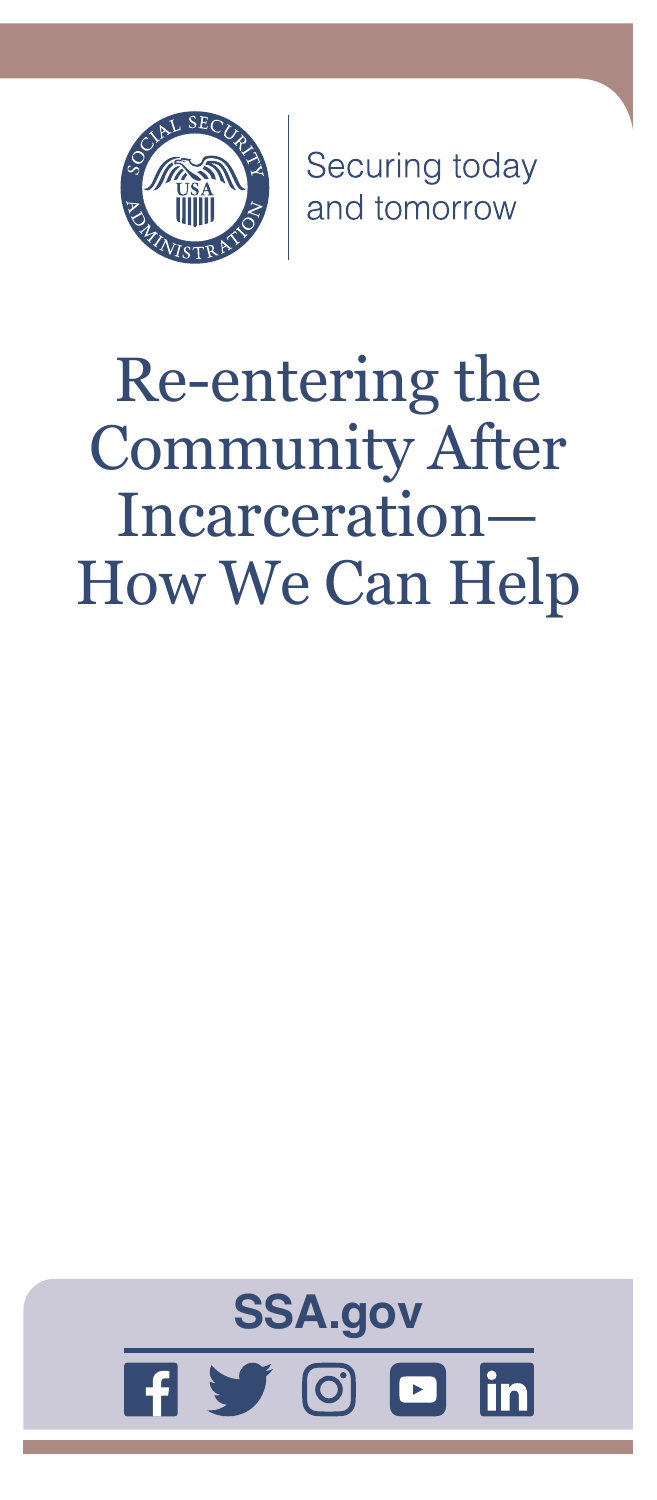We suspend Social Security disability and Supplemental Security Income (SSI) benefits when people are confined to jail or prison for one month or more.

- **For Social Security beneficiaries,** benefits remain suspended until the inmate is released.
- For SSI recipients, payments stop when the person is imprisoned for a month and terminate when incarcerated for a year or more.

People need funds to cover living expenses when they're released from prison. To help them make a successful transition back into the community, benefits need to restart as soon as possible.

# How soon can benefits restart after release?

The amount of time it takes to restart benefits depends on the person's situation:

- If the inmate's Social Security benefits were only suspended, we can usually restart them without much delay.
- If payments were terminated, payments can take a few months to resume.
- If the inmate wasn't previously entitled or eligible for benefits, and is alleging a disability, or SSI payments were terminated, they must file a new application and we'll make a new disability determination. In this situation, a decision about the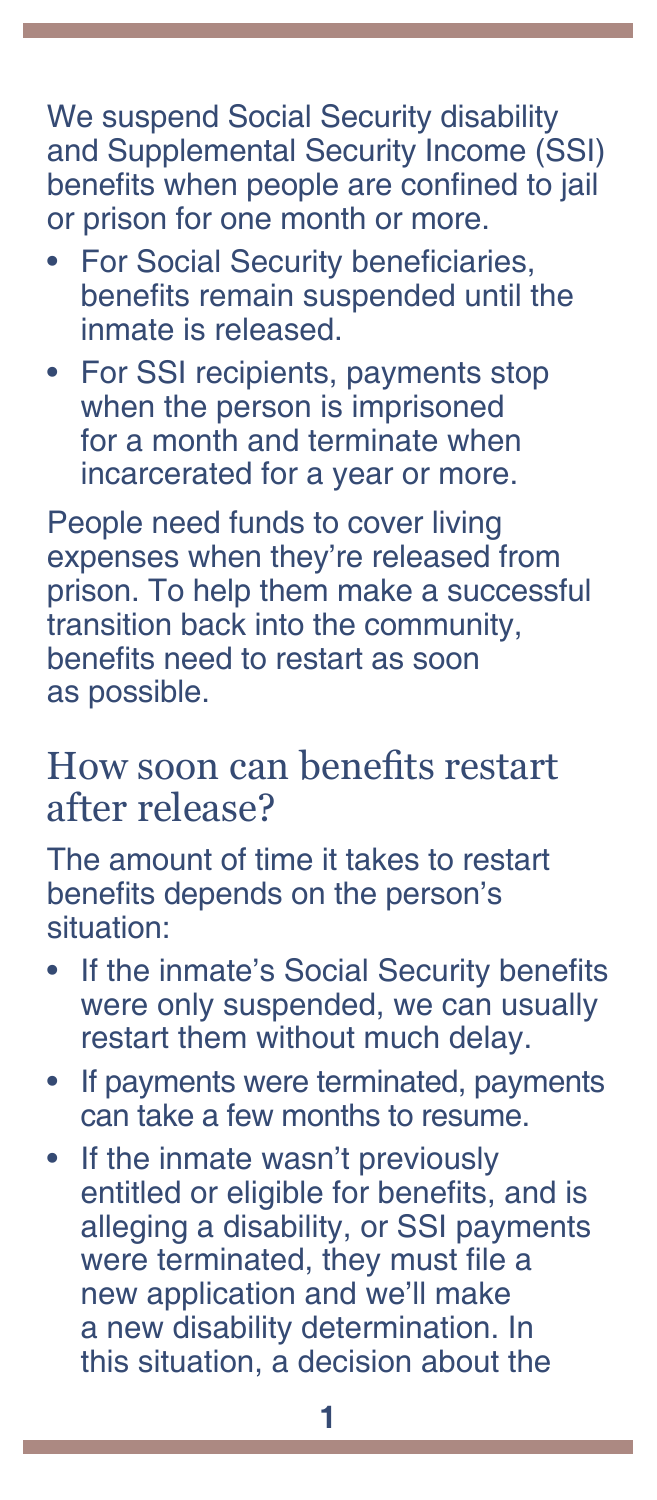person's disability could take between three and five months.

# Is there a way to expedite benefit payments?

By following a special procedure before release, we may be able to pay benefits much sooner. We refer to this as the prerelease procedure.

### How does the prerelease procedure work?

When an institution has a prerelease agreement with Social Security, we can:

- Begin processing an inmate's application up to several months before the inmate's scheduled release date.
- Make a prospective determination of potential eligibility and payment amount based on the inmate's expected circumstances after release.
- Start paying benefits shortly after the inmate is released from the institution.

When notified by the institution, we'll follow this procedure if the inmate is likely to be eligible for benefits within 30 days of his or her scheduled release date.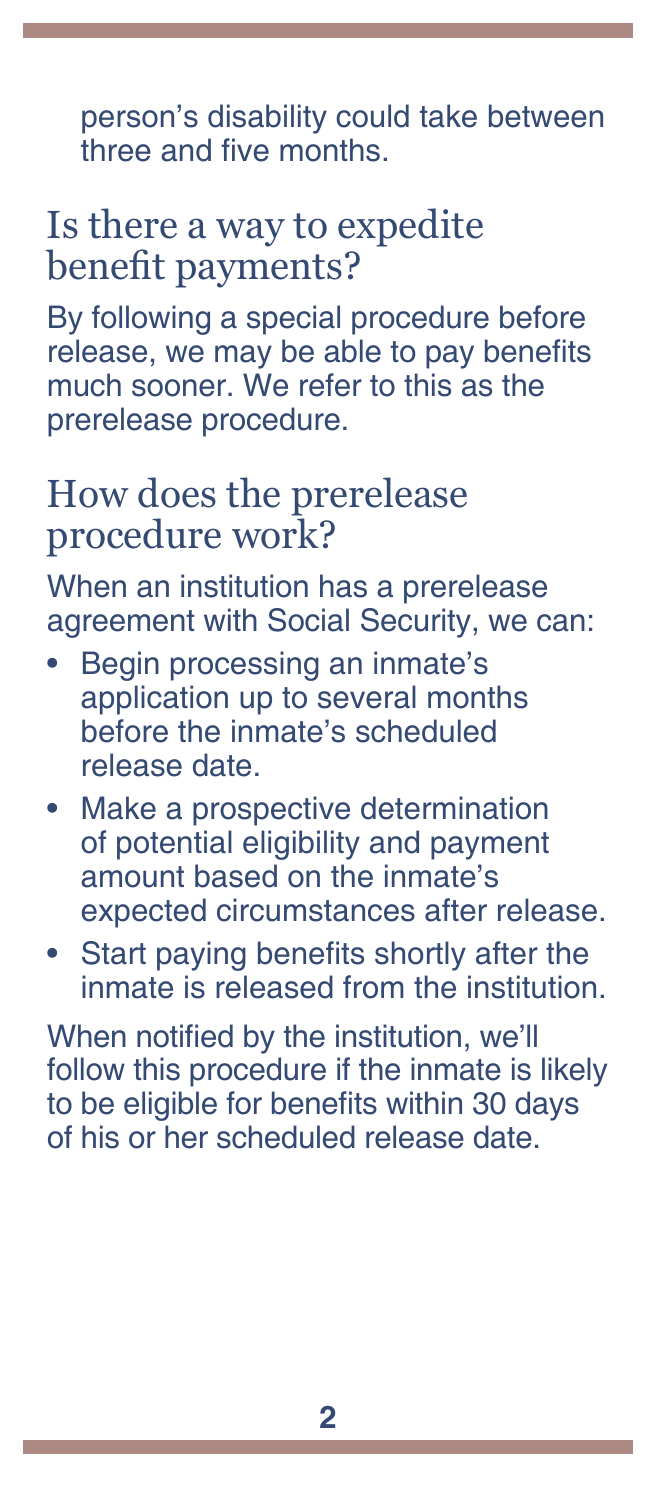# How can institutions establish a prerelease agreement?

Either our local Social Security office or the institution may initiate a discussion about setting up a prerelease agreement.

The prerelease agreement:

- May be an informal verbal agreement.
- May be a written agreement signed by both parties.

Go to *[www.ssa.gov/locator](https://www.ssa.gov/locator)* to find the local Social Security's address, phone number, and fax number.

# What are the responsibilities of each party?

#### **Social Security's responsibilities**

In a typical prerelease agreement, our local Social Security office will:

- Provide guidelines about what evidence is needed.
- Provide a contact person to assist the institution and the inmate in initiating the prerelease procedures.
- Process claims and reinstatements in a timely manner.
- Notify the institution promptly when we make a decision about the inmate's eligibility for benefits.

**3** *(over)*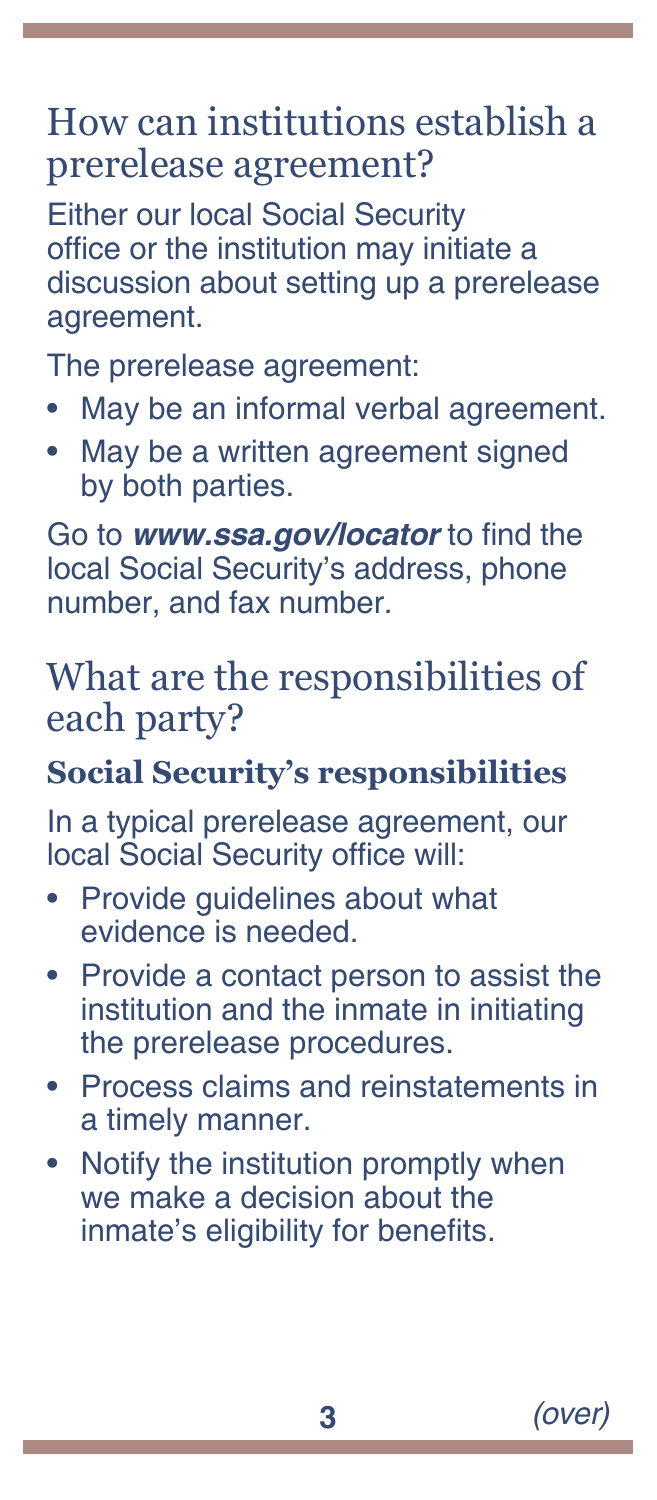#### **Institution's responsibilities**

The institution will agree to:

- Notify us of people scheduled for release in the near future who may be eligible for benefits.
- Provide available current medical evidence or nonmedical information for the inmate including a statement about the inmate's ability to handle funds.
- Provide us with the anticipated release date.
- Notify us as soon as the inmate is released or if there are changes that delay the release date.

# What are the advantages of a prerelease agreement?

A prerelease agreement:

- Allows both parties to streamline the process for starting or restarting benefits promptly after an inmate is released.
- Facilitates the inmate's return to the community by providing him or her with an adequate source of income.